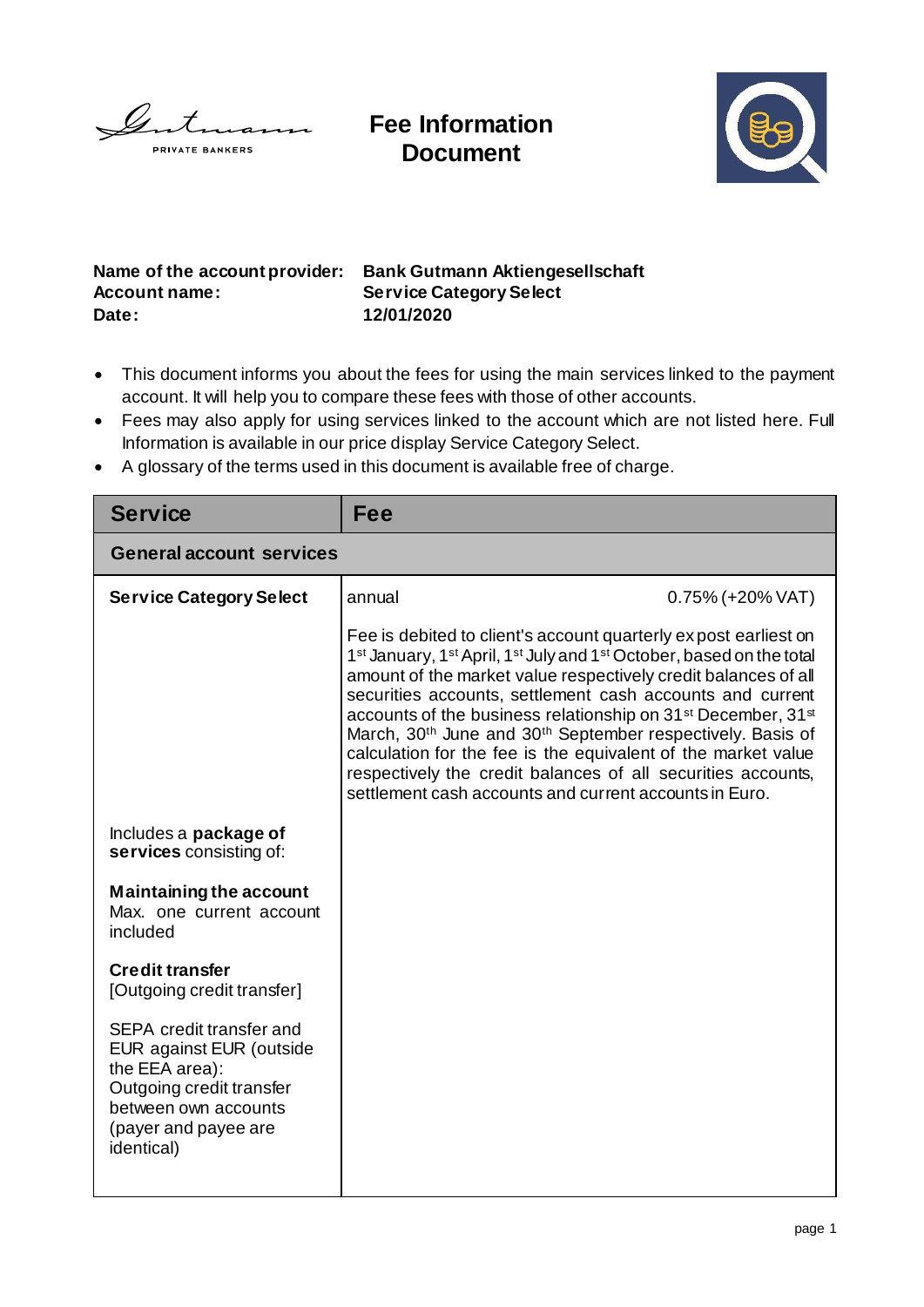| Incoming credit transfer                                                                                                     |                                                                                            |  |  |
|------------------------------------------------------------------------------------------------------------------------------|--------------------------------------------------------------------------------------------|--|--|
| SEPA credit transfer and<br>EUR against EUR (outside<br>the EEA area)                                                        |                                                                                            |  |  |
| Foreign currency against<br>foreign currency<br>(without conversion)                                                         |                                                                                            |  |  |
| <b>Credit transfer between</b><br>accounts with Bank<br>Gutmann                                                              |                                                                                            |  |  |
| <b>Standing order</b><br>Set up/change/cancellation of<br>a standing order                                                   |                                                                                            |  |  |
| Automatic confirmation of<br>execution                                                                                       |                                                                                            |  |  |
| Services beyond these<br>quantities will be charged<br>separately.                                                           |                                                                                            |  |  |
| <b>Maintaining the account</b>                                                                                               | for the second and any further current account, each:                                      |  |  |
|                                                                                                                              | <b>Total annual fee</b><br><b>EUR 80.00</b>                                                |  |  |
| <b>Online banking</b>                                                                                                        | Service not available                                                                      |  |  |
| <b>Requested account</b><br><b>statement</b><br>[Manual dispatch of account<br>statements and records in<br>individual case] | EUR 100.00<br>per case                                                                     |  |  |
| <b>Payments (excluding cards)</b>                                                                                            |                                                                                            |  |  |
| <b>Credit transfer</b><br>[Outgoing credit transfer]                                                                         | SEPA credit transfer and EUR against EUR<br>(outside the EEA area)                         |  |  |
|                                                                                                                              | 0.25% handling fee<br>(min. EUR 50.00 per credit transfer)                                 |  |  |
|                                                                                                                              | Foreign currency against EUR<br>0.25% exchange fee<br>(min. EUR 50.00 per credit transfer) |  |  |
|                                                                                                                              | Foreign currency against foreign currency<br>(without conversion)                          |  |  |
|                                                                                                                              | 0.25% treatment fee<br>(min. EUR 50.00 per credit transfer)                                |  |  |
|                                                                                                                              | Foreign currency against foreign currency<br>(with conversion)                             |  |  |
|                                                                                                                              | 0.25% exchange fee<br>(min. EUR 50.00 per credit transfer)                                 |  |  |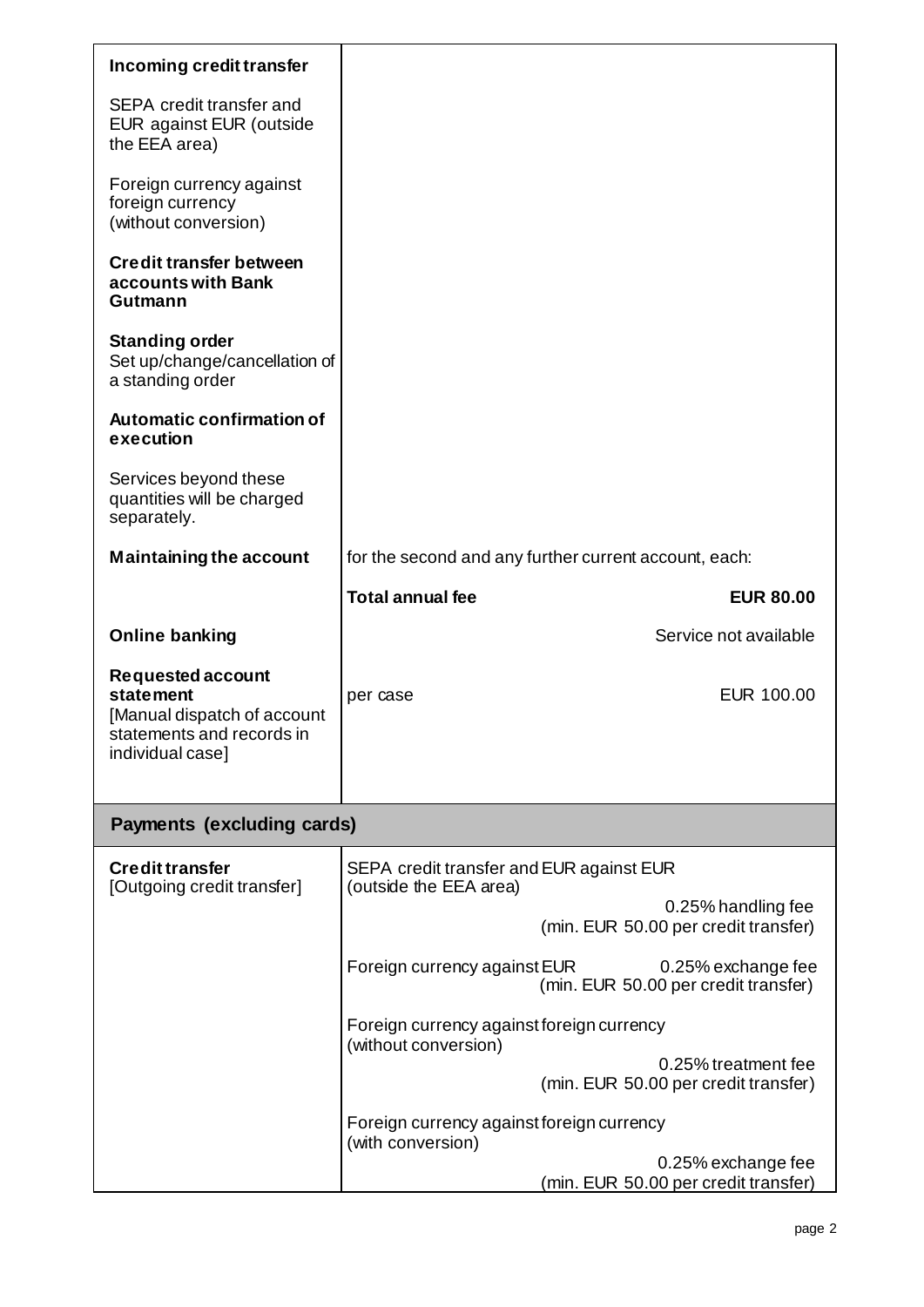|                                                                      | Rush order                                                                         | additional EUR 60.00 per credit transfer                                                                |  |  |
|----------------------------------------------------------------------|------------------------------------------------------------------------------------|---------------------------------------------------------------------------------------------------------|--|--|
|                                                                      | Third-party charges exceeding EUR 30.00 flat fee<br>in case of fee instruction OUR |                                                                                                         |  |  |
| Incoming credit transfer                                             | Foreign currency against EUR                                                       | 0.25% exchange fee<br>(min. EUR 50.00 per credit transfer)                                              |  |  |
|                                                                      | (with conversion)                                                                  | Foreign currency against foreign currency<br>0.25% exchange fee<br>(min. EUR 50.00 per credit transfer) |  |  |
| <b>Standing order</b>                                                | Execution                                                                          |                                                                                                         |  |  |
|                                                                      | (outside the EEA area)                                                             | SEPA credit transfer and EUR against EUR                                                                |  |  |
|                                                                      | 0.25% handling fee<br>(minimum charge of EUR 50.00 per credit transfer)            |                                                                                                         |  |  |
| <b>Direct debit</b>                                                  | SEPA Direct Debit (EUR against EUR)                                                | <b>EUR 0.00</b>                                                                                         |  |  |
| Information on refusal                                               |                                                                                    | <b>EUR 0.00</b>                                                                                         |  |  |
| <b>Cards and cash</b>                                                |                                                                                    |                                                                                                         |  |  |
| Providing debit card<br>[ATM Card]                                   | annual                                                                             | EUR 67.50                                                                                               |  |  |
| <b>Cash deposit</b><br>[Cash deposit in EUR and<br>foreign currency] |                                                                                    | Service not available                                                                                   |  |  |
| <b>Cash withdrawal</b><br>[Cash withdrawal in EUR and                |                                                                                    | Service not available                                                                                   |  |  |
| foreign currency]                                                    | Cash withdrawals with debit card<br>within the Euro area                           | <b>EUR 0.00</b>                                                                                         |  |  |
|                                                                      | Cash withdrawals with debit card<br>outside the euro area                          | <b>EUR 0.00</b>                                                                                         |  |  |
|                                                                      |                                                                                    |                                                                                                         |  |  |
| <b>Overdrafts and related services</b>                               |                                                                                    |                                                                                                         |  |  |
| Arranged overdraft                                                   |                                                                                    | individually agreed interest,<br>plus any agreed facility fee                                           |  |  |
| <b>Overrunning of overdraft</b><br>facility                          |                                                                                    | any interest depends on account currency                                                                |  |  |

## **Comparison website of the Federal Chamber of Labour (Bundesarbeitskammer)**

At<https://www.bankenrechner.at/> you can find a website open to the public and free of charge operated by the Federal Chamber of Labour (Bundesarbeitskammer) that enables you to compare